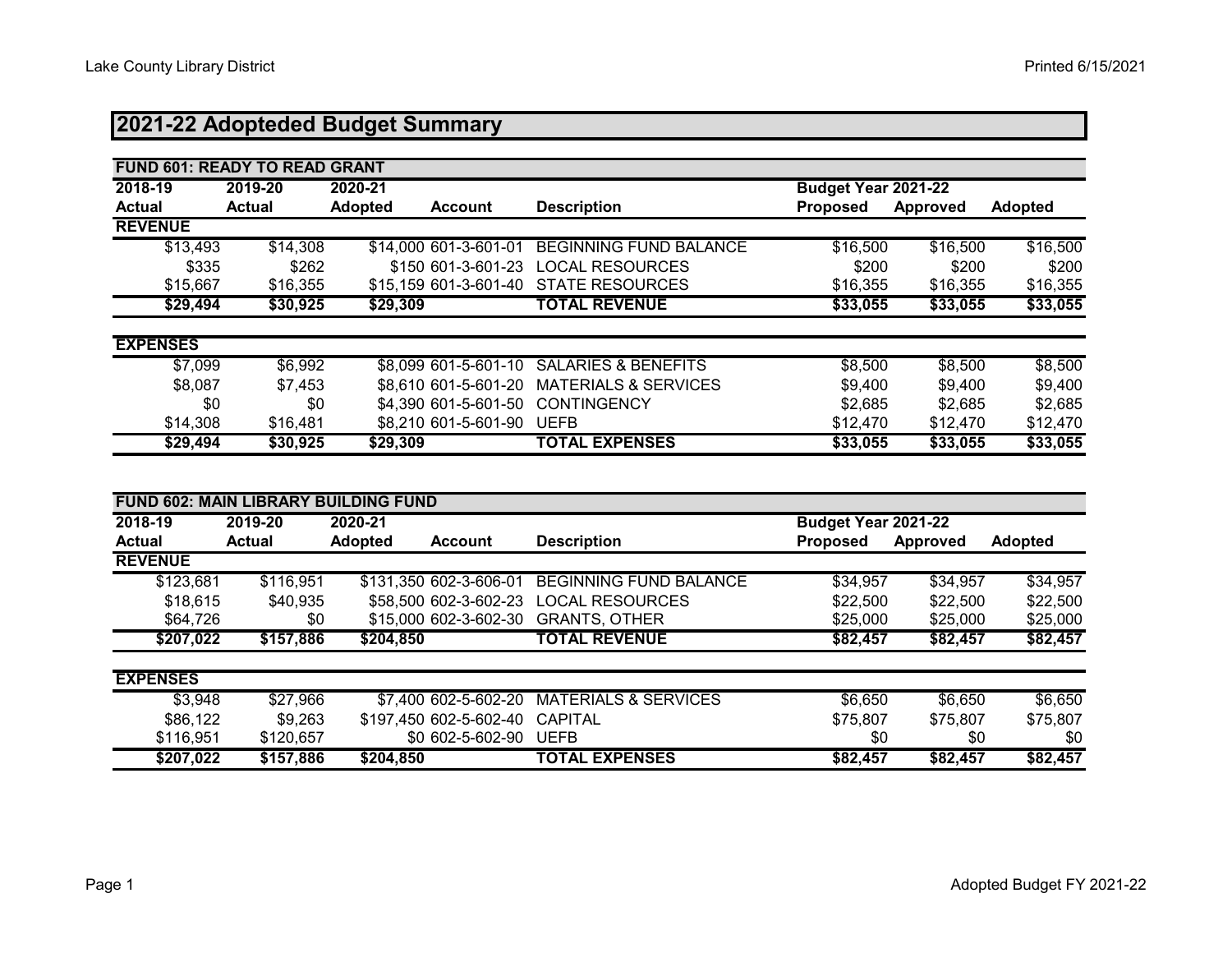# **2021-22 Adopteded Budget Summary**

| <b>FUND 603: GENERAL FUND</b> |               |                |                        |                                 |                     |           |                |
|-------------------------------|---------------|----------------|------------------------|---------------------------------|---------------------|-----------|----------------|
| 2018-19                       | 2019-20       | 2020-21        |                        |                                 | Budget Year 2021-22 |           |                |
| <b>Actual</b>                 | <b>Actual</b> | <b>Adopted</b> | <b>Account</b>         | <b>Description</b>              | <b>Proposed</b>     | Approved  | <b>Adopted</b> |
| <b>REVENUE</b>                |               |                |                        |                                 |                     |           |                |
| \$119,199                     | \$87,712      |                | \$95,000 603-3-603-01  | <b>BEGINNING FUND BALANCE</b>   | \$222,000           | \$222,000 | \$227,000      |
| \$424,733                     | \$429,967     |                | \$434,606 603-3-603-10 | <b>TAXES</b>                    | \$466,712           | \$466,712 | \$466,712      |
| \$25,705                      | \$22,369      |                | \$42,200 603-3-603-20  | <b>LOCAL RESOURCES</b>          | \$43,000            | \$43,000  | \$43,000       |
| \$5,390                       | \$32,470      |                | \$55,000 603-3-603-30  | <b>GRANTS, OTHER</b>            | \$5,000             | \$5,000   | \$5,000        |
| \$3,062                       | \$107         |                | \$75 603-3-603-40      | <b>STATE RESOURCES</b>          | \$75                | \$75      | \$75           |
| \$3,118                       | \$4,322       |                | \$6,858 603-3-603-50   | <b>FEDERAL RESOURCES</b>        | \$4,250             | \$4,250   | \$4,250        |
| \$581,206                     | \$576,947     | \$633,739      |                        | <b>TOTAL REVENUE</b>            | \$746,037           | \$746,037 | \$746,037      |
|                               |               |                |                        |                                 |                     |           |                |
| <b>EXPENSES</b>               |               |                |                        |                                 |                     |           |                |
| \$238,973                     | \$237,366     |                | \$278,507 603-5-603-10 | <b>SALARIES &amp; BENEFITS</b>  | \$297,185           | \$297,185 | \$297,185      |
| \$154,781                     | \$121,226     |                | \$163,950 603-5-603-20 | <b>MATERIALS &amp; SERVICES</b> | \$149,050           | \$149,050 | \$149,050      |
| \$0                           | \$10,357      |                | \$12,000 603-5-603-40  | <b>CAPITAL</b>                  | \$3,000             | \$3,000   | \$3,000        |
| \$0                           | \$0           |                | \$0 603-5-603-50       | <b>CONTINGENCY</b>              | \$0                 | \$0       | \$0            |
| \$99,740                      | \$70,655      |                | \$86,600 603-5-603-60  | <b>TRANSFERS OUT</b>            | \$500               | \$500     | \$500          |
| \$0                           | \$0           |                | \$0 603-5-603-70       | <b>DEBT SERVICE</b>             | \$85,550            | \$85,550  | \$85,550       |
| \$0                           | \$0           |                | \$0 603-5-603-80       | <b>RESERVE</b>                  | \$62,000            | \$62,000  | \$62,000       |
| \$0                           | \$137,343     |                | \$92,682 603-5-603-90  | <b>UEFB</b>                     | \$148,752           | \$148,752 | \$148,752      |
| \$493,494                     | \$576,947     | \$633,739      |                        | <b>TOTAL EXPENSES</b>           | \$746,037           | \$746,037 | \$746,037      |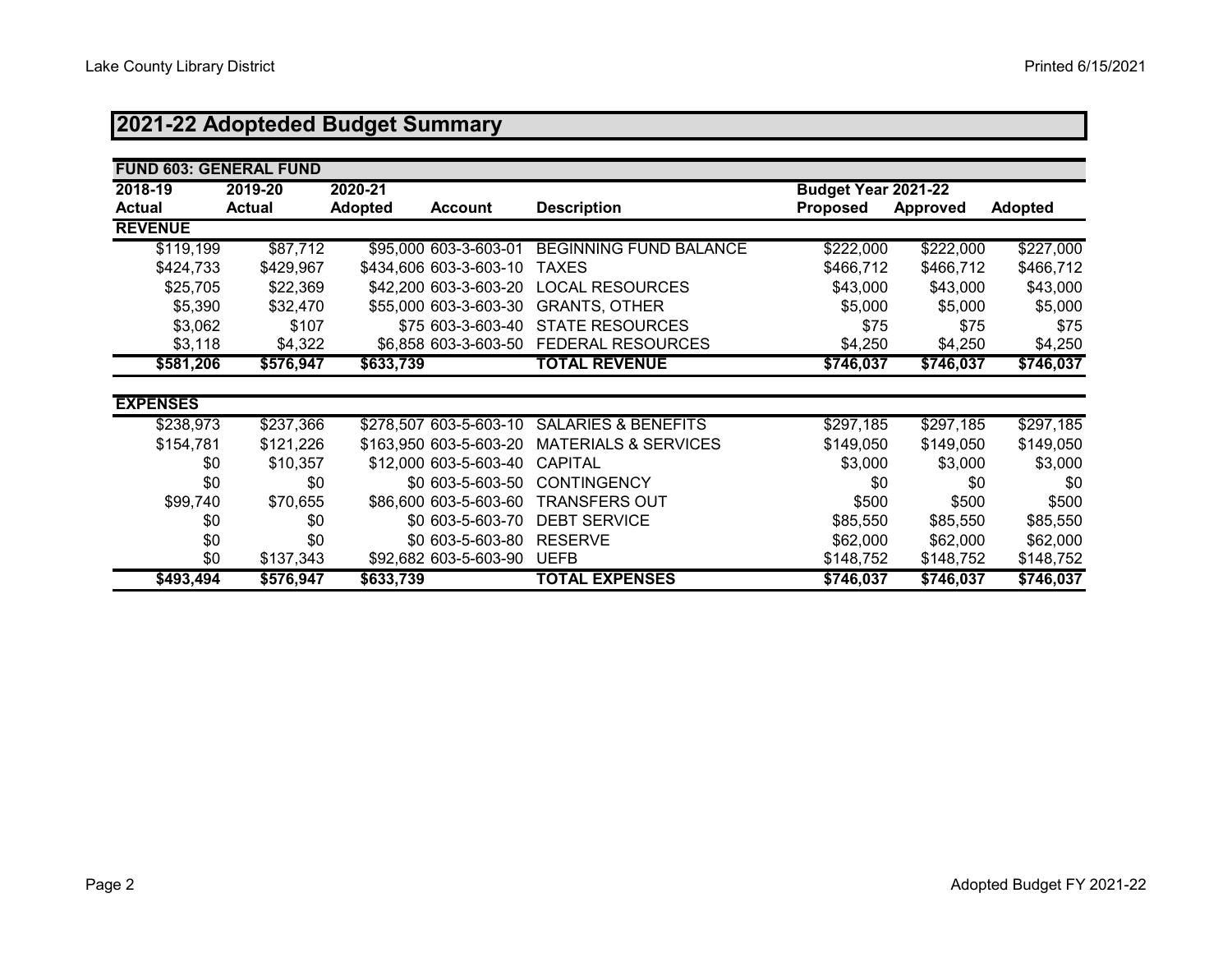# **2021-22 Adopteded Budget Summary**

|                 | <b>FUND 604: CHRISTMAS VALLEY BUILDING FUND</b> |                                  |             |                                 |                     |          |                |  |  |  |  |
|-----------------|-------------------------------------------------|----------------------------------|-------------|---------------------------------|---------------------|----------|----------------|--|--|--|--|
| 2018-19         | 2019-20                                         | 2020-21                          |             |                                 | Budget Year 2021-22 |          |                |  |  |  |  |
| Actual          | <b>Actual</b>                                   | <b>Adopted</b><br><b>Account</b> |             | <b>Description</b>              | <b>Proposed</b>     | Approved | <b>Adopted</b> |  |  |  |  |
| <b>REVENUE</b>  |                                                 |                                  |             |                                 |                     |          |                |  |  |  |  |
| \$19,548        | \$16,441                                        | \$16,877 604-3-604-01            |             | <b>BEGINNING FUND BALANCE</b>   | \$18,599            | \$18,599 | \$18,599       |  |  |  |  |
| \$499           | \$472                                           | \$750 604-3-604-20               |             | <b>LOCAL RESOURCES</b>          | \$700               | \$700    | \$700          |  |  |  |  |
|                 | \$0                                             | \$0 604-3-604-30                 |             | <b>GRANTS, OTHER</b>            | \$0                 | \$0      | \$0            |  |  |  |  |
| \$0             | \$0                                             | \$1,000 604-3-604-60             |             | <b>TRANSFERS IN</b>             | \$500               | \$500    | \$500          |  |  |  |  |
| \$20,046        | \$16,913                                        | \$18,627                         |             | <b>TOTAL REVENUE</b>            | \$19,799            | \$19,799 | \$19,799       |  |  |  |  |
| <b>EXPENSES</b> |                                                 |                                  |             |                                 |                     |          |                |  |  |  |  |
| \$3,605         | \$0                                             | \$8,500 604-5-604-20             |             | <b>MATERIALS &amp; SERVICES</b> | \$8,500             | \$8,500  | \$8,500        |  |  |  |  |
| \$0             | \$0                                             | \$8,000 604-5-604-40             |             | <b>CAPITAL</b>                  | \$10,000            | \$10,000 | \$10,000       |  |  |  |  |
| \$16,441        | \$16,913                                        | \$2,127 604-5-604-90             | <b>UEFB</b> |                                 | \$1,299             | \$1,299  | \$1,299        |  |  |  |  |
| \$20,046        | \$16,913                                        | \$18,627                         |             | <b>TOTAL EXPENSES</b>           | \$19,799            | \$19,799 | \$19,799       |  |  |  |  |
|                 |                                                 |                                  |             |                                 |                     |          |                |  |  |  |  |

| <b>TOTAL EXPENSES ALL FUNDS:</b> | \$881,348 |  |
|----------------------------------|-----------|--|
|                                  |           |  |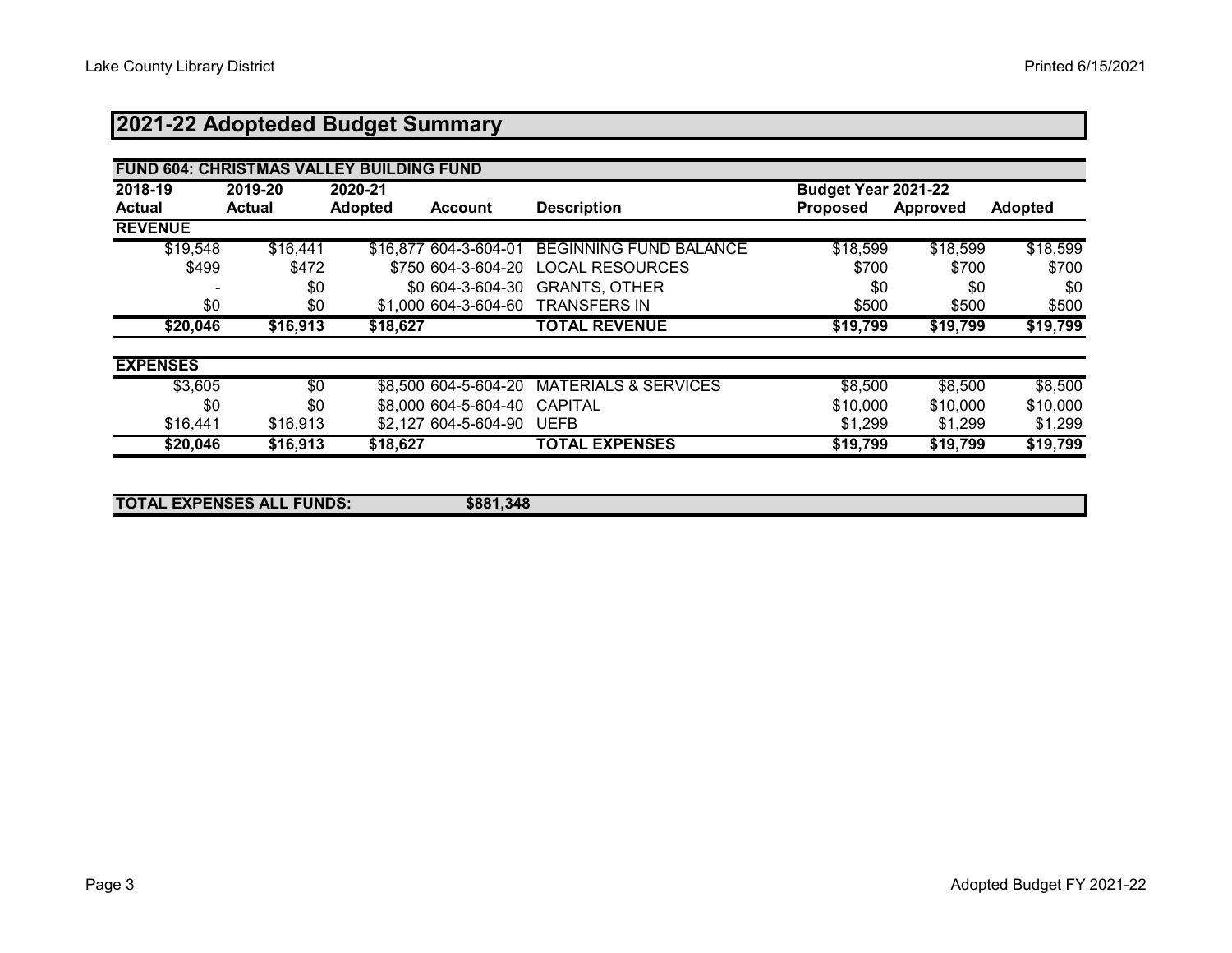|                                 |                                                                      | 601 - Library Grants (Ready to Read) |                        |                                       |                                        |          |                 |
|---------------------------------|----------------------------------------------------------------------|--------------------------------------|------------------------|---------------------------------------|----------------------------------------|----------|-----------------|
| 2018-19<br><b>Actual</b>        | 2nd Preceding 1st Preceding Current Year<br>2019-20<br><b>Actual</b> | 2020-21<br><b>Adopted</b>            | <b>Account</b>         | <b>Description</b>                    | Budget Year 2021-22<br><b>Proposed</b> | Approved | <b>Adopted</b>  |
| <b>601 REVENUE</b>              |                                                                      |                                      |                        |                                       |                                        |          |                 |
| \$13,493                        | \$14,308                                                             |                                      | \$14,000 3-601-01-0101 | <b>Beginning Fund Balance</b>         | \$16,500                               | \$16,500 | \$16,500        |
| \$335                           | \$262                                                                |                                      | \$150 3-601-23-0504    | Interest                              | \$200                                  | \$200    | \$200           |
| \$15,667                        | \$16,355                                                             |                                      | \$15,159 3-601-40-2490 | Ready to Read Grant                   | \$16,355                               | \$16,355 | \$16,355        |
| \$29,494                        | \$30,925                                                             | \$29,309                             |                        | <b>TOTAL REVENUE</b>                  | \$33,055                               | \$33,055 | \$33,055        |
| <b>601 EXPENSES</b>             |                                                                      |                                      |                        |                                       |                                        |          |                 |
| <b>SALARIES</b>                 |                                                                      |                                      |                        |                                       |                                        |          |                 |
| \$7,099                         | \$6,921                                                              |                                      | \$7,556 5-601-10-0277  | Library Staff                         | \$8,000                                | \$8,000  | \$8,000         |
| \$0                             | \$71                                                                 |                                      | \$543 5-601-10-1301    | <b>FICA/FICM</b>                      | \$500                                  | \$500    | \$500           |
| \$7,099                         | \$6,992                                                              | \$8,099                              |                        | <b>TOTAL SALARIES</b>                 | \$8,500                                | \$8,500  | \$8,500         |
| <b>MATERIALS &amp; SERVICES</b> |                                                                      |                                      |                        |                                       |                                        |          |                 |
| \$1,172                         | \$1,671                                                              |                                      | \$1,250 5-601-20-0400  | <b>Contract Services</b>              | \$2,250                                | \$2,250  | \$2,250         |
| \$15                            | \$298                                                                |                                      | \$310 5-601-20-1924    | <b>Computers &amp; Equipment</b>      | \$0                                    | \$0      | \$0             |
| \$3,411                         | \$1,646                                                              |                                      | \$2,750 5-601-20-2700  | Incentives                            | \$2,500                                | \$2,500  | \$2,500         |
| \$0                             |                                                                      |                                      | \$0 5-601-20-2755      | Postage                               | \$0                                    | \$0      | \$0             |
| \$2,906                         | \$2,883                                                              |                                      | \$3,250 5-601-20-3723  | <b>Books</b>                          | \$3,250                                | \$3,250  | \$3,250         |
|                                 | \$210                                                                |                                      | $-5 - 601 - 20 - 4077$ | Supplies, Office                      | \$0                                    | \$0      | \$0             |
| \$583                           | \$277                                                                |                                      | \$450 5-601-20-3727    | <b>Audio/Visual Materials</b>         | \$650                                  | \$650    | \$650           |
| \$0                             | \$468                                                                |                                      | \$600 5-601-20-4705    | Mileage                               | \$750                                  | \$750    | \$750           |
| \$8,087                         | \$7,453                                                              | \$8,610                              |                        | <b>TOTAL MATERIALS &amp; SERVICES</b> | \$9,400                                | \$9,400  | \$9,400         |
| \$0                             | \$0                                                                  |                                      | \$4,390 5-601-50-0100  | <b>CONTINGENCY</b>                    | \$2,685                                | \$2,685  | $\sqrt{$2,685}$ |
|                                 |                                                                      |                                      |                        |                                       |                                        |          |                 |
| \$14,308                        | \$16,481                                                             |                                      | \$8,210 5-601-90-9999  | <b>UEFB</b>                           | \$12,470                               | \$12,470 | \$12,470        |
| \$7,099                         | \$6,992                                                              | \$8,099                              |                        | <b>TOTAL SALARIES</b>                 | \$8,500                                | \$8,500  | \$8,500         |
| \$8,087                         | \$7,453                                                              | \$8,610                              |                        | TOTAL MATERIALS & SERVICES            | \$9,400                                | \$9,400  | \$9,400         |
| \$0                             | \$0                                                                  | \$4,390                              |                        | <b>CONTINGENCY</b>                    | \$2,685                                | \$2,685  | \$2,685         |
| \$14,308                        | \$16,481                                                             | \$8,210                              |                        | <b>UEFB</b>                           | \$12,470                               | \$12,470 | \$12,470        |
| \$29,494                        | \$30,925                                                             | \$29,309                             |                        | <b>TOTAL EXPENSES</b>                 | \$33,055                               | \$33,055 | \$33,055        |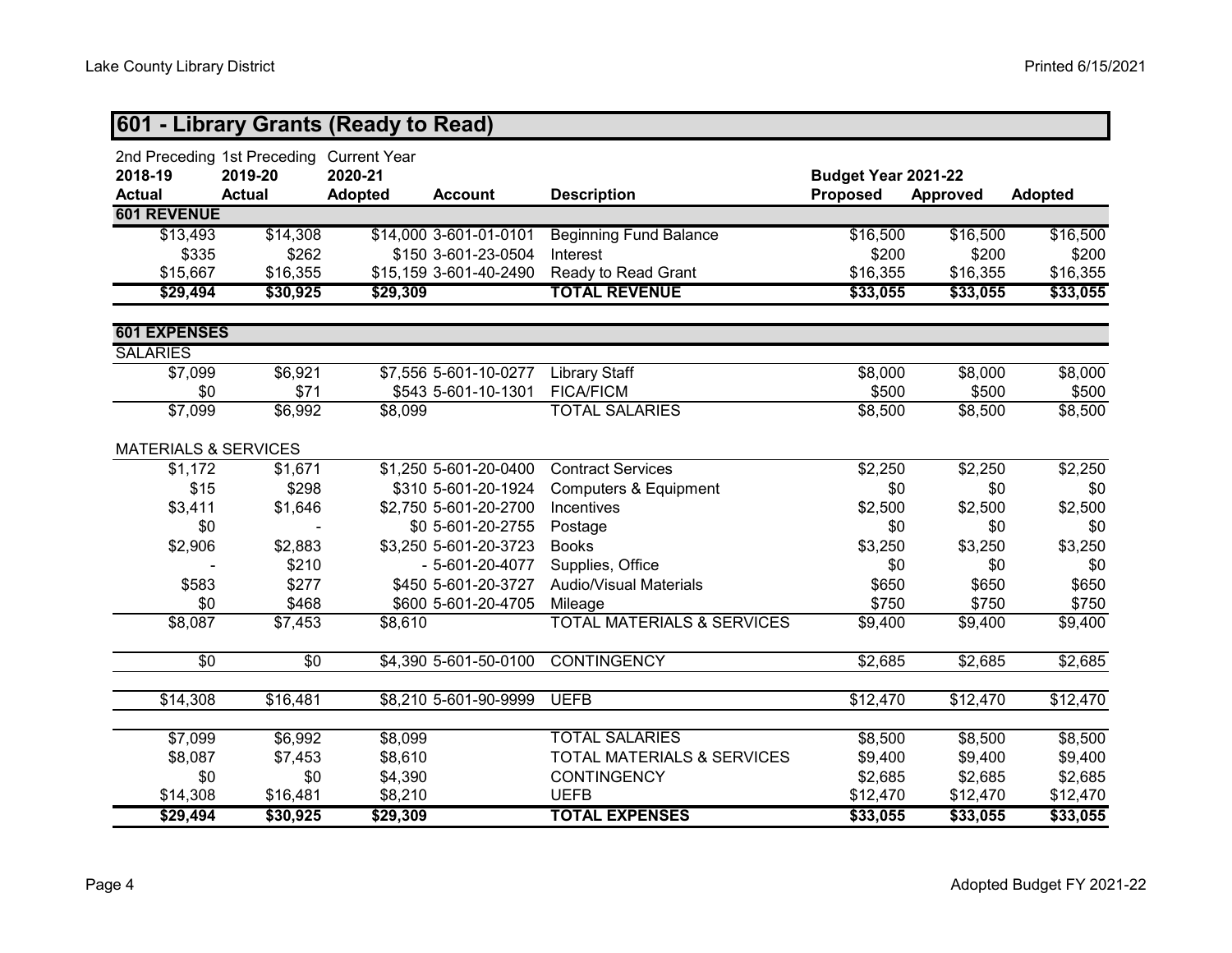## **602 - Facility Reserve Fund**

|                                 | 2nd Preceding 1st Preceding | <b>Current Year</b> |                          |                                       |                     |                 |                 |
|---------------------------------|-----------------------------|---------------------|--------------------------|---------------------------------------|---------------------|-----------------|-----------------|
| 2018-19                         | 2019-20                     | 2020-21             |                          |                                       | Budget Year 2020-21 |                 |                 |
| <b>Actual</b>                   | <b>Actual</b>               | <b>Adopted</b>      | <b>Account</b>           | <b>Description</b>                    | Proposed            | <b>Approved</b> | <b>Adopted</b>  |
| <b>602 REVENUE</b>              |                             |                     |                          |                                       |                     |                 |                 |
| \$123,681                       | \$116,951                   |                     | \$131,350 3-602-01-0101  | <b>Beginning Fund Balance</b>         | \$34,957            | \$34,957        | \$34,957        |
| \$2,240                         | \$2,274                     | \$500               | 3-602-23-0504            | Interest                              | \$500               | \$500           | \$500           |
| \$0                             | \$0                         | \$46,000            | 3-602-24-0360            | Donations - Endowment                 | \$10,000            | \$10,000        | \$10,000        |
| \$0                             | \$25,895                    | \$0                 | 3-602-24-0500            | <b>Miscellaneous Resources</b>        | \$0                 | \$0             | \$0             |
| \$16,375                        | \$12,766                    |                     | \$12,000 3-602-24-0502   | Donations                             | \$12,000            | \$12,000        | \$12,000        |
| \$64,726                        | \$0                         |                     | \$15,000 3-602-30-2500   | Grants - Other                        | \$25,000            | \$25,000        | \$25,000        |
| \$207,022                       | \$157,886                   | \$204,850           |                          | <b>TOTAL REVENUE</b>                  | \$82,457            | \$82,457        | \$82,457        |
| <b>602 EXPENSES</b>             |                             |                     |                          |                                       |                     |                 |                 |
| <b>MATERIALS &amp; SERVICES</b> |                             |                     |                          |                                       |                     |                 |                 |
| \$2,406                         | \$932                       |                     | $$5,000$ $5-602-20-1900$ | Furniture & Fixture Purc/Lease        | \$4,500             | \$4,500         | \$4,500         |
| \$562                           | \$904                       |                     | \$200 5-602-20-2755      | Postage                               | \$200               | \$200           | \$200           |
| \$800                           | \$0                         | \$2,000             | 5-602-20-3010            | <b>Grant Consultant</b>               | \$1,750             | \$1,750         | \$1,750         |
| \$0                             | \$7,500                     | \$0                 | 5-602-20-3020            | Consultant                            | \$0                 | \$0             | \$0             |
| \$0                             | \$17,500                    | \$0\$               | 5-602-20-3048            | <b>Legal Fees</b>                     | \$0                 | \$0             | \$0             |
| \$180                           | \$1,130                     | \$200               | 5-602-20-4077            | <b>Office Supplies</b>                | \$200               | \$200           | \$200           |
| \$3,948                         | \$27,966                    | \$7,400             |                          | <b>TOTAL MATERIALS &amp; SERVICES</b> | \$6,650             | \$6,650         | \$6,650         |
| <b>CAPITAL OUTLAY</b>           |                             |                     |                          |                                       |                     |                 |                 |
| \$0                             | \$0                         |                     | \$0 5-602-40-1089        | <b>Computer Purchase</b>              | \$0                 | \$0             | \$0             |
| \$220                           | \$0                         |                     | \$10,000 5-602-40-1900   | <b>Furniture and Fixture</b>          | \$4,057             | \$4,057         | \$4,057         |
| \$76,918                        | \$8,388                     |                     | \$184,950 5-602-40-3000  | <b>Facilities</b>                     | \$70,000            | \$70,000        | \$70,000        |
| \$8,985                         | \$875                       |                     | \$2,500 5-602-40-3048    | <b>Legal Fees</b>                     | \$1,750             | \$1,750         | \$1,750         |
| \$86,122                        | \$9,263                     | \$197,450           |                          | <b>TOTAL CAPITAL OUTLAY</b>           | \$75,807            | \$75,807        | \$75,807        |
| \$116,951                       | \$120,657                   |                     | \$0 5-602-90-9999        | <b>UEFB</b>                           | $\sqrt{6}$          | $\sqrt{6}$      | $\overline{50}$ |
|                                 |                             |                     |                          |                                       |                     |                 |                 |
| \$3,948                         | \$27,966                    | \$7,400             |                          | <b>TOTAL MATERIALS &amp; SERVICES</b> | \$6,650             | \$6,650         | \$6,650         |
| \$86,122                        | \$9,263                     | \$197,450           |                          | TOTAL CAPITAL OUTLAY                  | \$75,807            | \$75,807        | \$75,807        |
| \$116,951                       | \$120,657                   | \$0                 |                          | <b>TOTAL UEFB</b>                     | \$0                 | \$0             | \$0             |
| \$207,022                       | \$157,886                   | \$204,850           |                          | <b>TOTAL EXPENSES</b>                 | \$82,457            | \$82,457        | \$82,457        |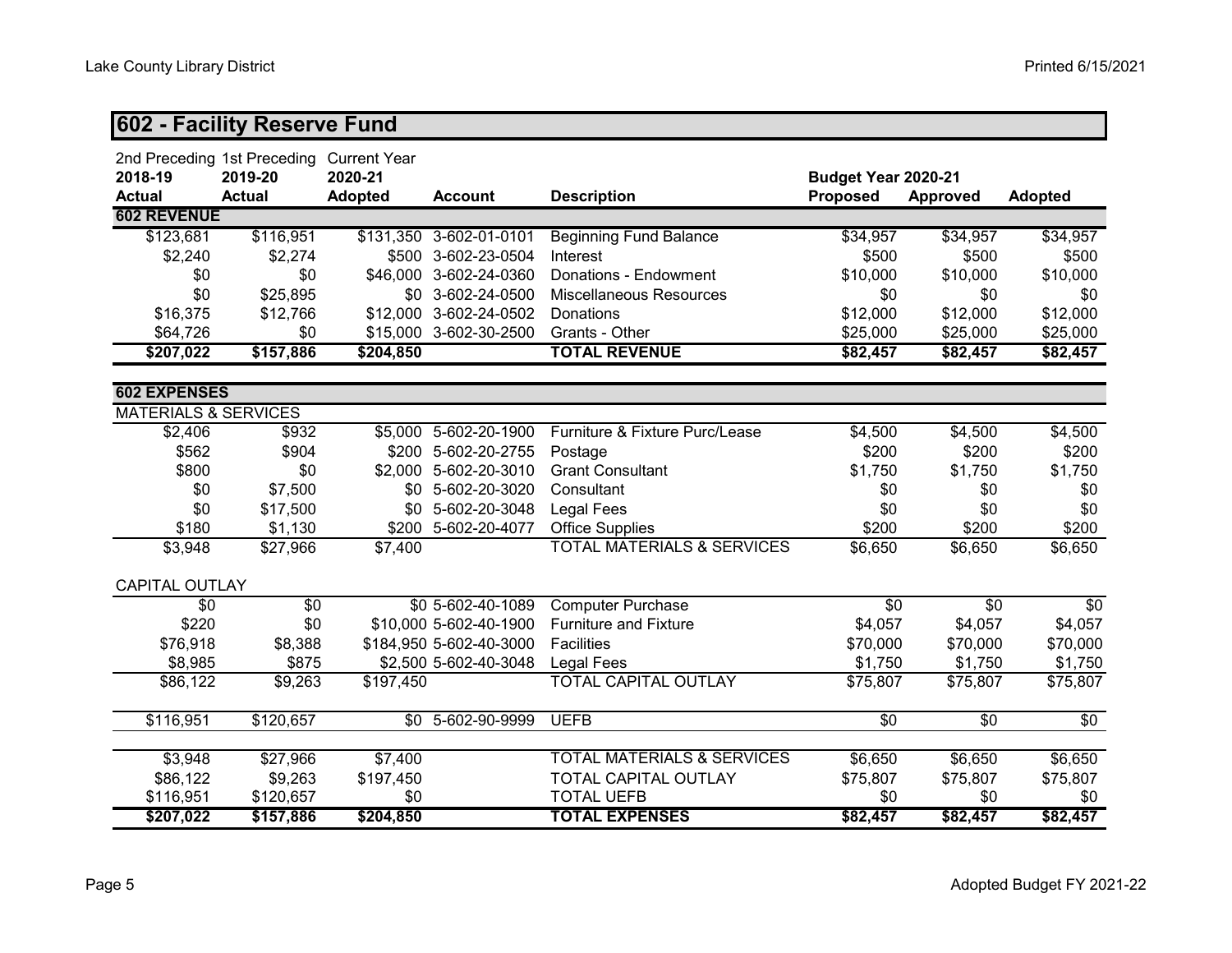| <b>603 - General Operating Fund</b> |                                                                      |                           |                                   | Perm rate limit \$0.4546 per \$1,000 assessed value |                                        |           |                |
|-------------------------------------|----------------------------------------------------------------------|---------------------------|-----------------------------------|-----------------------------------------------------|----------------------------------------|-----------|----------------|
| 2018-19<br><b>Actual</b>            | 2nd Preceding 1st Preceding Current Year<br>2019-20<br><b>Actual</b> | 2020-21<br><b>Adopted</b> | <b>Account</b>                    | <b>Description</b>                                  | Budget Year 2021-22<br><b>Proposed</b> | Approved  | <b>Adopted</b> |
| <b>603 REVENUE</b>                  |                                                                      |                           |                                   |                                                     |                                        |           |                |
| \$119,199                           | \$87,712                                                             | \$95,000                  | 3-603-01-0101                     | <b>BEGINNING FUND BALANCE</b>                       | \$222,000                              | \$222,000 | \$227,000      |
|                                     |                                                                      |                           |                                   |                                                     |                                        |           |                |
| <b>TAXES</b>                        |                                                                      |                           |                                   |                                                     |                                        |           |                |
| \$17,319                            | $\sqrt{$17,129}$                                                     |                           |                                   | \$24,300 3-603-10-0310 Prior Year Taxes             | \$16,000                               | \$16,000  | \$16,000       |
| \$4,311                             | \$4,543                                                              |                           |                                   | \$2,306 3-603-10-0311 Interest on Taxes             | \$3,750                                | \$3,750   | \$3,750        |
| \$403,102                           | \$408,295                                                            |                           |                                   | \$408,000 3-603-10-0350 Current Year Taxes          | \$446,462                              | \$446,462 | \$446,462      |
|                                     |                                                                      |                           | - 3-603-10-0372 HERT Tax          |                                                     | \$500                                  | \$500     | \$500          |
| \$424,733                           | \$429,967                                                            | \$434,606                 |                                   | <b>TOTAL TAXES</b>                                  | \$466,712                              | \$466,712 | \$466,712      |
| <b>LOCAL RESOURCES</b>              |                                                                      |                           |                                   |                                                     |                                        |           |                |
| \$2,695                             | \$2,165                                                              |                           |                                   | \$2,000 3-603-21-1410 Copy/Printing Sales           | \$2,000                                | \$2,000   | \$2,000        |
| \$2,834                             | \$2,436                                                              |                           | \$1,400 3-603-23-0504 Interest    |                                                     | \$1,400                                | \$1,400   | \$1,400        |
| \$0                                 | \$0                                                                  |                           |                                   | \$0 3-603-24-0360 Donations Endowment               | \$22,000                               | \$22,000  | \$22,000       |
| \$750                               | \$609                                                                | \$750                     |                                   | 3-603-24-0370 Donations R2R Match                   | \$750                                  | \$750     | \$750          |
| \$4,893                             | \$3,817                                                              | \$4,300                   | 3-603-24-0500 Miscellaneous       |                                                     | \$1,500                                | \$1,500   | \$1,500        |
| \$0                                 | \$0                                                                  | \$250                     |                                   | 3-603-24-0501 Christmas Valley Misc                 | \$250                                  | \$250     | \$250          |
| \$500                               | \$6,303                                                              | \$5,000                   | 3-603-24-0502 Donations           |                                                     | \$5,000                                | \$5,000   | \$5,000        |
| \$3,368                             | \$2,054                                                              | \$4,000                   |                                   | 3-603-24-0503 LCLD Friends Donations                | \$4,000                                | \$4,000   | \$4,000        |
| \$2,186                             | \$583                                                                | \$1,000                   |                                   | 3-603-24-0505 Reimbursements                        | \$1,000                                | \$1,000   | \$1,000        |
| \$0                                 | \$0                                                                  | \$50                      | 3-603-24-0550 Paisley Misc        |                                                     | \$50                                   | \$50      | \$50           |
| \$0                                 | \$0                                                                  | \$50                      |                                   | 3-603-24-0560 Silver Lake Misc                      | \$50                                   | \$50      | \$50           |
| \$3,769                             | \$4,404                                                              |                           |                                   | \$5,000 3-603-24-1430 County Land Sale              | \$5,000                                | \$5,000   | \$5,000        |
| \$4,709                             | \$0                                                                  |                           | \$18,400 3-603-24-1512 Solar PILT |                                                     | \$0                                    | \$0       | \$0            |
| \$25,705                            | \$22,369                                                             | \$42,200                  |                                   | <b>TOTAL LOCAL RESOURCES</b>                        | \$43,000                               | \$43,000  | \$43,000       |
| <b>GRANTS, OTHER</b>                |                                                                      |                           |                                   |                                                     |                                        |           |                |
| \$5,390                             | \$32,470                                                             | \$55,000                  | 3-603-30-2500                     | Grants                                              | \$5,000                                | \$5,000   | \$5,000        |
| \$5,390                             | \$32,470                                                             | \$55,000                  |                                   | TOTAL GRANTS, OTHER                                 | \$5,000                                | \$5,000   | \$5,000        |

STATE RESOURCES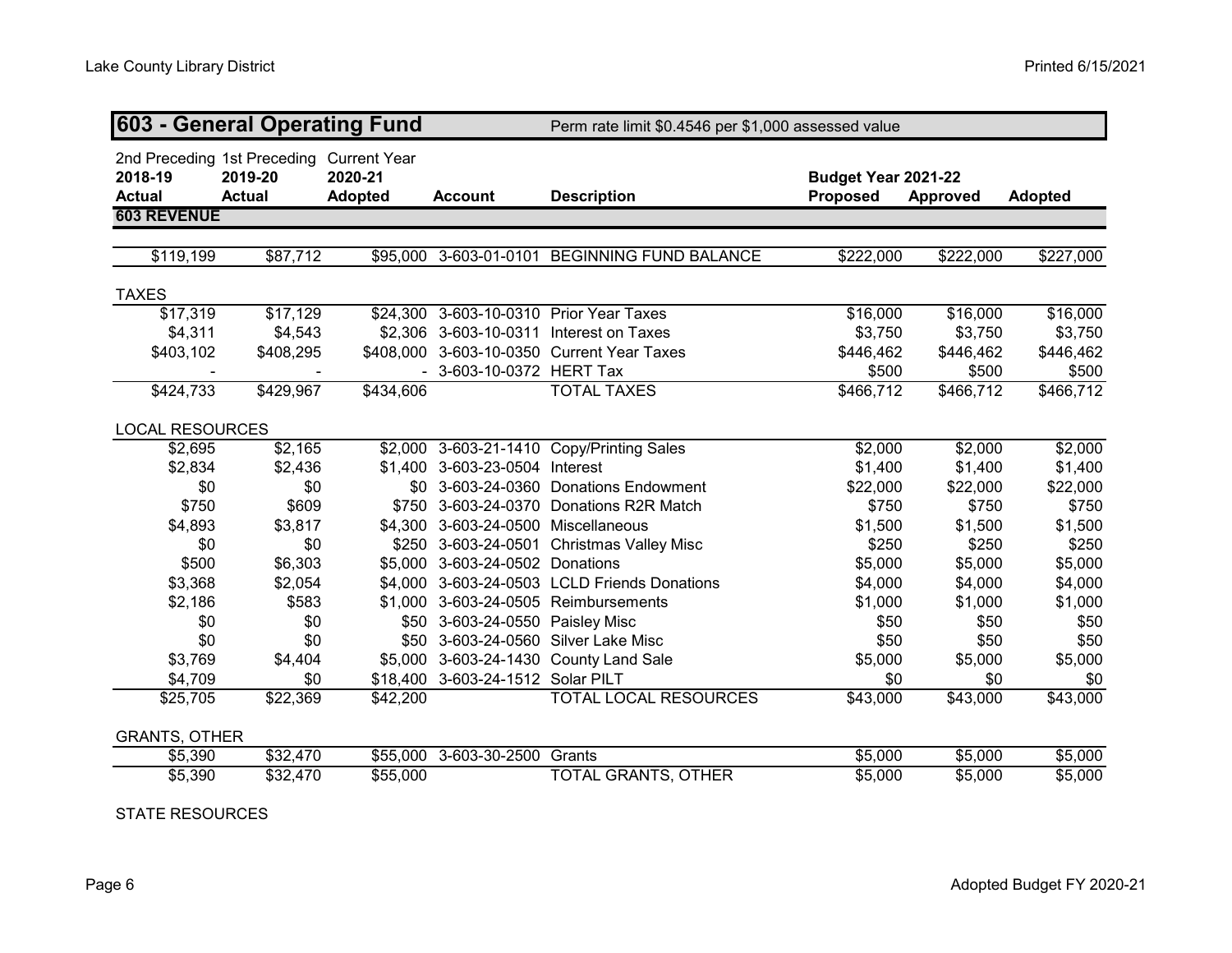| 603 - General Operating Fund |                                                                      |                           |                                  | Perm rate limit \$0.4546 per \$1,000 assessed value   |                                        |                 |                  |
|------------------------------|----------------------------------------------------------------------|---------------------------|----------------------------------|-------------------------------------------------------|----------------------------------------|-----------------|------------------|
| 2018-19<br><b>Actual</b>     | 2nd Preceding 1st Preceding Current Year<br>2019-20<br><b>Actual</b> | 2020-21<br><b>Adopted</b> | <b>Account</b>                   | <b>Description</b>                                    | Budget Year 2021-22<br><b>Proposed</b> | <b>Approved</b> | <b>Adopted</b>   |
| \$3,000                      | \$0                                                                  |                           | - 3-603-40-1200 State Grant      |                                                       |                                        |                 |                  |
| \$62                         | \$107                                                                | \$75                      |                                  | 3-603-40-1515 Public Utility Taxes                    | \$75                                   | \$75            | \$75             |
| \$3,062                      | $\overline{$}107$                                                    | \$75                      |                                  | TOTAL STATE RESOURCES                                 | \$75                                   | \$75            | $\overline{$75}$ |
| FEDERAL RESOURCES            |                                                                      |                           |                                  |                                                       |                                        |                 |                  |
|                              |                                                                      |                           |                                  | \$3,000 3-603-50-2600 FEMA Public Assistance          | $\overline{30}$                        | $\sqrt{60}$     | $\sqrt{60}$      |
| \$1,471                      | \$3,560                                                              |                           |                                  | \$3,108 3-603-50-4000 E-rate reimbursement            | \$3,500                                | \$3,500         | \$3,500          |
| \$1,647                      | \$762                                                                |                           |                                  | \$750 3-603-50-4575 Revenue Sharing Trans             | \$750                                  | \$750           | \$750            |
| \$3,118                      | \$4,322                                                              | \$6,858                   |                                  | TOTAL FEDERAL RESOURCES                               | \$4,250                                | \$4,250         | \$4,250          |
| \$119,199                    | \$87,712                                                             | \$95,000                  |                                  | TOTAL BEGINNING FUND BALANC                           | \$227,000                              | \$227,000       | \$227,000        |
| \$424,733                    | \$429,967                                                            | \$434,606                 |                                  | <b>TOTAL TAXES</b>                                    | \$466,712                              | \$466,712       | \$466,712        |
| \$25,705                     | \$22,369                                                             | \$42,200                  |                                  | TOTAL LOCAL RESOURCES                                 | \$43,000                               | \$43,000        | \$43,000         |
| \$5,390                      | \$32,470                                                             | \$55,000                  |                                  | <b>TOTAL GRANTS, OTHER</b>                            | \$5,000                                | \$5,000         | \$5,000          |
| \$3,062                      | \$107                                                                | \$75                      |                                  | <b>TOTAL STATE RESOURCES</b>                          | \$75                                   | \$75            | \$75             |
| \$3,118                      | \$4,322                                                              | \$6,858                   |                                  | TOTAL FEDERAL RESOURCES                               | \$4,250                                | \$4,250         | \$4,250          |
| \$581,206                    | \$576,947                                                            | \$633,739                 |                                  | <b>TOTAL REVENUE</b>                                  | \$746,037                              | \$746,037       | \$746,037        |
| <b>603 EXPENSES</b>          |                                                                      |                           |                                  |                                                       |                                        |                 |                  |
| <b>SALARIES</b>              |                                                                      |                           |                                  |                                                       |                                        |                 |                  |
| \$45,738                     | \$46,688                                                             |                           |                                  | \$48,391 5-603-10-0200 Library Director               | \$54,385                               | \$54,385        | \$54,385         |
| \$27,505                     | \$26,923                                                             |                           |                                  | \$31,272 5-603-10-0201 Library Asst. Tech. Svcs.      | \$36,585                               | \$36,585        | \$36,585         |
| \$14,641                     | \$15,534                                                             |                           |                                  | \$16,874 5-603-10-0202 Library Staff Paisley          | \$18,514                               | \$18,514        | \$18,514         |
| \$6,101                      | \$6,415                                                              |                           |                                  | \$8,482 5-603-10-0203 Library Staff Silver Lake       | \$9,336                                | \$9,336         | \$9,336          |
| \$20,640                     | \$21,878                                                             |                           |                                  | \$22,702 5-603-10-0204 Library Staff Christmas Valley | \$24,793                               | \$24,793        | \$24,793         |
| \$20,982                     | \$22,134                                                             |                           |                                  | \$22,918 5-603-10-0205 Library Asst. Youth            | \$16,446                               | \$16,446        | \$16,446         |
| \$11,059                     | \$11,247                                                             |                           |                                  | \$12,870 5-603-10-0277 Library Asst. Office           | \$13,870                               | \$13,870        | \$13,870         |
| \$13,593                     | \$8,941                                                              |                           |                                  | \$9,228 5-603-10-0283 Temp/Part Time Staff            | \$10,158                               | \$10,158        | \$10,157         |
| \$11,618                     | \$11,931                                                             |                           |                                  | \$12,849 5-603-10-1301 FICA/FICM/TIER I               | \$14,334                               | \$14,334        | \$14,334         |
| \$565                        | \$595                                                                |                           |                                  | \$1,250 5-603-10-1302 Worker's Compensation           | \$1,250                                | \$1,250         | \$1,250          |
| \$32,247                     | \$43,407                                                             |                           | \$40,190 5-603-10-1303 PERS      |                                                       | \$48,032                               | \$48,032        | \$48,032         |
| \$33,316                     | \$20,910                                                             |                           | \$50,000 5-603-10-1304 Insurance |                                                       | \$48,000                               | \$48,000        | \$48,000         |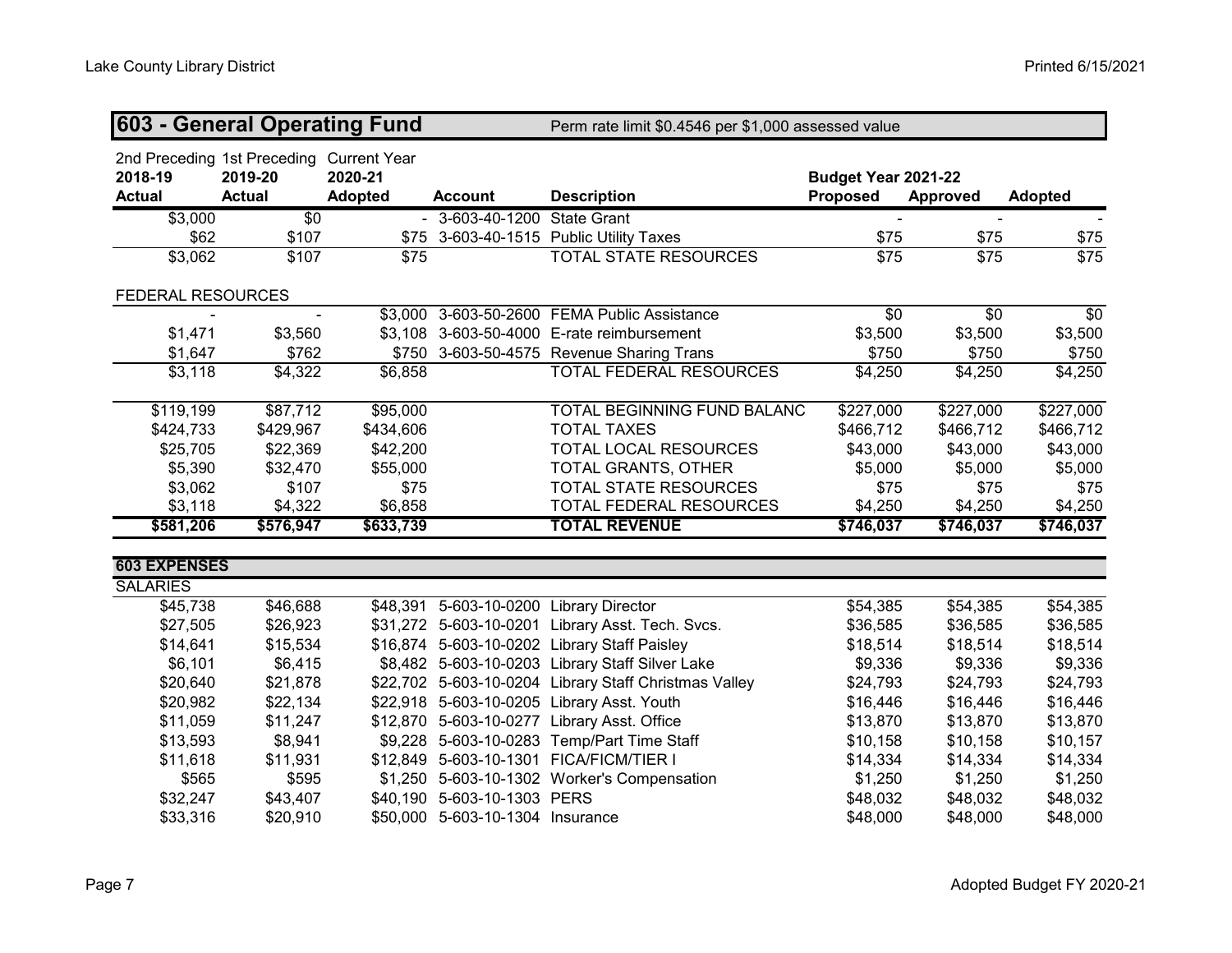| <b>603 - General Operating Fund</b> |                                                                      |                           |                                      | Perm rate limit \$0.4546 per \$1,000 assessed value   |                                        |                 |                |
|-------------------------------------|----------------------------------------------------------------------|---------------------------|--------------------------------------|-------------------------------------------------------|----------------------------------------|-----------------|----------------|
| 2018-19<br><b>Actual</b>            | 2nd Preceding 1st Preceding Current Year<br>2019-20<br><b>Actual</b> | 2020-21<br><b>Adopted</b> | <b>Account</b>                       | <b>Description</b>                                    | Budget Year 2021-22<br><b>Proposed</b> | <b>Approved</b> | <b>Adopted</b> |
| \$329                               | \$283                                                                | \$341                     |                                      | 5-603-10-1305 Worker's Benefit - OQ                   | \$343                                  | \$343           | \$343          |
| \$0                                 | \$0                                                                  |                           | \$500 5-603-10-1306 Unemployment     |                                                       | \$500                                  | \$500           | \$500          |
| \$640                               | \$480                                                                |                           | \$640 5-603-10-1307 Air Ambulance    |                                                       | \$640                                  | \$640           | \$640          |
| \$238,973                           | \$237,366                                                            | \$278,507                 |                                      | <b>TOTAL SALARIES</b>                                 | \$297,185                              | \$297,185       | \$297,185      |
| <b>MATERIALS &amp; SERVICES</b>     |                                                                      |                           |                                      |                                                       |                                        |                 |                |
| \$6,820                             | \$620                                                                |                           |                                      | \$0 5-603-20-0401 Contract, Custodial Services        | $\overline{30}$                        | \$0             | \$0            |
| \$6,441                             | \$6,559                                                              |                           |                                      | \$6,500 5-603-20-0459 Internet Services               | \$6,500                                | \$6,500         | \$6,500        |
| \$3,384                             | \$2,701                                                              |                           |                                      | \$1,500 5-603-20-0724 Staff/Board development         | \$3,000                                | \$3,000         | \$3,000        |
| \$0                                 | \$585                                                                |                           |                                      | \$1,500 5-603-20-0900 Election Expenses               | \$0                                    | \$0             | \$0            |
| \$14,797                            | \$17,830                                                             |                           |                                      | \$15,000 5-603-20-1024 Computer Maintenance           | \$16,000                               | \$16,000        | \$16,000       |
| \$561                               | \$79                                                                 |                           |                                      | \$43,000 5-603-20-1089 Computer Replacement           | \$19,000                               | \$19,000        | \$19,000       |
| \$393                               | \$393                                                                |                           |                                      | \$400 5-603-20-1326 Garbage Disposal, Main Library    | \$400                                  | \$400           | \$400          |
| \$279                               | \$341                                                                |                           |                                      | \$450 5-603-20-1327 Garbage Disposal, Branches        | \$400                                  | \$400           | \$400          |
| \$1,748                             | \$1,302                                                              |                           | \$1,750 5-603-20-1339 Heating Oil    |                                                       | \$1,500                                | \$1,500         | \$1,500        |
| \$2,250                             | \$1,800                                                              |                           | \$2,100 5-603-20-1340 Library Leases |                                                       | \$5,200                                | \$5,200         | \$5,200        |
| \$12,144                            | \$9,668                                                              |                           |                                      | \$11,000 5-603-20-1378 Power, Main Library            | \$11,000                               | \$11,000        | \$11,000       |
| \$1,972                             | \$2,095                                                              |                           |                                      | \$1,900 5-603-20-1380 Power, Branches                 | \$1,900                                | \$1,900         | \$1,900        |
| \$1,268                             | \$938                                                                |                           |                                      | \$1,000 5-603-20-1391 Sewer & Water, Main Library     | \$1,000                                | \$1,000         | \$1,000        |
| \$1,225                             | \$1,328                                                              |                           |                                      | \$1,250 5-603-20-1392 Sewer & Water, Branches         | \$1,250                                | \$1,250         | \$1,250        |
| \$7,909                             | \$8,307                                                              |                           |                                      | \$6,000 5-603-20-1600 Facility Maintenance            | \$7,250                                | \$7,250         | \$7,250        |
| \$0                                 | \$0                                                                  |                           | \$0 5-603-20-1601 Paisley Misc.      |                                                       | \$0                                    | \$0             | \$0            |
| \$0                                 | \$0                                                                  |                           |                                      | \$0 5-603-20-1602 Silver Lake Misc.                   | \$0                                    | \$0             | \$0            |
| \$453                               | \$2,738                                                              |                           |                                      | \$250 5-603-20-1900 Furniture & Fixture               | \$700                                  | \$700           | \$700          |
| \$11,648                            | \$11,021                                                             |                           |                                      | \$11,750 5-603-20-2456 SDAO Liability & Property Ins. | \$12,000                               | \$12,000        | \$12,000       |
| \$79                                | \$83                                                                 |                           |                                      | \$75 5-603-20-2464 Property Insurance - Silver Lake   | \$75                                   | \$75            | \$75           |
| \$242                               | \$96                                                                 |                           |                                      | \$500 5-603-20-2700 Miscellaneous Expenses            | \$250                                  | \$250           | \$250          |
| \$435                               | \$604                                                                |                           | \$550 5-603-20-2755 Postage          |                                                       | \$550                                  | \$550           | \$550          |
| \$0                                 | \$0                                                                  |                           | \$50 5-603-20-2772 Refunds (Misc)    |                                                       | \$50                                   | \$50            | \$50           |
| \$4,184                             | \$4,379                                                              |                           | \$4,200 5-603-20-2780 Telephone      |                                                       | \$4,200                                | \$4,200         | \$4,200        |
| \$1,963                             | \$1,963                                                              |                           |                                      | \$1,750 5-603-20-2781 Telephone, Branches             | \$1,750                                | \$1,750         | \$1,750        |
| \$7,700                             | \$7,925                                                              |                           | \$7,700 5-603-20-3012 Audit          |                                                       | \$8,500                                | \$8,500         | \$8,500        |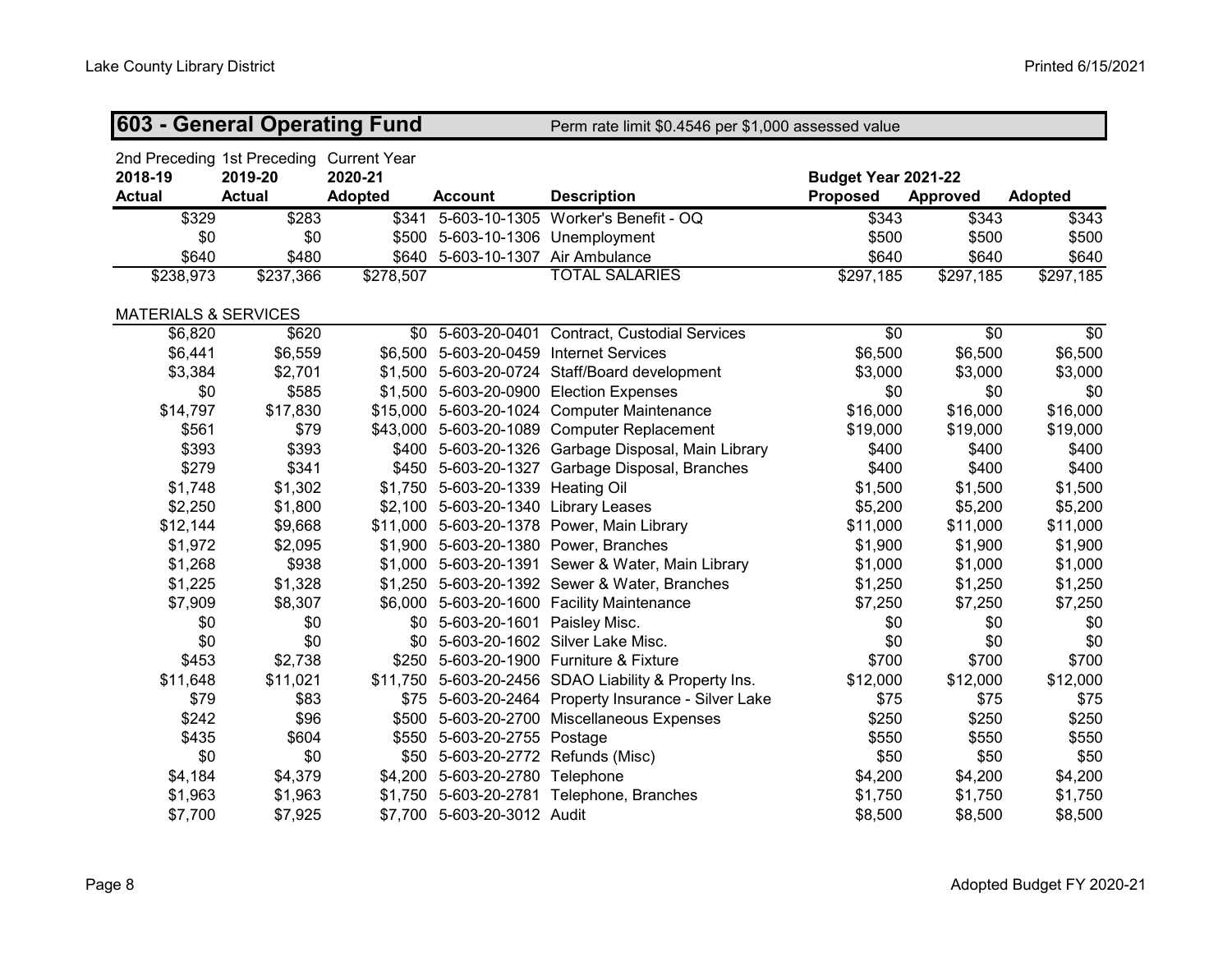| 603 - General Operating Fund |                                                                      |                           |                                   | Perm rate limit \$0.4546 per \$1,000 assessed value  |                                        |                     |                |
|------------------------------|----------------------------------------------------------------------|---------------------------|-----------------------------------|------------------------------------------------------|----------------------------------------|---------------------|----------------|
| 2018-19<br><b>Actual</b>     | 2nd Preceding 1st Preceding Current Year<br>2019-20<br><b>Actual</b> | 2020-21<br><b>Adopted</b> | <b>Account</b>                    | <b>Description</b>                                   | Budget Year 2021-22<br><b>Proposed</b> | <b>Approved</b>     | <b>Adopted</b> |
| \$9,591                      | \$1,137                                                              |                           | \$0 5-603-20-3020 Consultant      |                                                      | \$500                                  | \$500               | \$500          |
| \$12,372                     | \$12,103                                                             |                           |                                   | \$12,300 5-603-20-3024 Dues/Association Fees         | \$12,500                               | \$12,500            | \$12,500       |
| \$131                        | \$350                                                                |                           | \$500 5-603-20-3048 Legal Fees    |                                                      | \$500                                  | \$500               | \$500          |
| \$410                        | \$290                                                                |                           | \$250 5-603-20-3052 Legal Notices |                                                      | \$200                                  | \$200               | \$200          |
| \$0                          | \$0                                                                  |                           | \$500 5-603-20-3700 Publications  |                                                      | \$500                                  | \$500               | \$500          |
| \$12,846                     | \$9,644                                                              | \$9,000                   | 5-603-20-3723 Books               |                                                      | \$10,000                               | \$10,000            | \$10,000       |
| \$4,662                      | \$1,109                                                              |                           |                                   | \$1,500 5-603-20-3724 Books R2R Match                | \$1,500                                | \$1,500             | \$1,500        |
| \$0                          | \$1,503                                                              |                           |                                   | \$1,500 5-603-20-3725 Electronic Materials           | \$2,500                                | \$2,500             | \$2,500        |
| \$1,414                      | \$0                                                                  |                           |                                   | \$2,000 5-603-20-3727 Audio/Visual Materials         | \$1,500                                | \$1,500             | \$1,500        |
| \$2,197                      | \$300                                                                | \$200                     |                                   | 5-603-20-3728 Audio/Visual Materials R2R Match       | \$200                                  | \$200               | \$200          |
| \$3,733                      | \$2,035                                                              |                           |                                   | \$2,000 5-603-20-3792 Print Subscriptions            | \$2,100                                | \$2,100             | \$2,100        |
| \$1,095                      | \$85                                                                 |                           | \$750 5-603-20-3793 Programming   |                                                      | \$750                                  | \$750               | \$750          |
| \$1,648                      | \$1,434                                                              |                           |                                   | \$1,500 5-603-20-4076 Supplies, Materials Processing | \$1,500                                | \$1,500             | \$1,500        |
| \$4,399                      | \$4,053                                                              |                           |                                   | \$4,000 5-603-20-4077 Supplies, Office               | \$4,000                                | \$4,000             | \$4,000        |
| \$2,736                      | \$322                                                                |                           |                                   | \$1,850 5-603-20-4078 Incentives, R2R Match          | \$1,850                                | \$1,850             | \$1,850        |
| \$1,432                      | \$464                                                                |                           |                                   | \$1,500 5-603-20-4079 Promotional Materials          | \$1,500                                | \$1,500             | \$1,500        |
| \$0                          | \$0                                                                  |                           |                                   | \$50 5-603-20-4300 Refund Interest Expense           | \$25                                   | \$25                | \$25           |
| \$1,222                      | \$108                                                                |                           |                                   | \$625 5-603-20-4700 Travel Expenses                  | \$1,200                                | \$1,200             | \$1,200        |
| \$6,997                      | \$2,935                                                              |                           | \$3,750 5-603-20-4705 Mileage     |                                                      | \$3,750                                | \$3,750             | \$3,750        |
| \$154,781                    | \$121,226                                                            | \$163,950                 |                                   | <b>TOTAL MATERIALS &amp; SERVICES</b>                | \$149,050                              | \$149,050           | \$149,050      |
| <b>CAPITAL OUTLAY</b>        |                                                                      |                           |                                   |                                                      |                                        |                     |                |
| \$0                          | \$10,357                                                             |                           |                                   | \$12,000 5-603-40-1089 Technology Replacement        | \$3,000                                | $\overline{$}3,000$ | \$3,000        |
| \$0                          | \$10,357                                                             | \$12,000                  |                                   | TOTAL CAPITAL OUTLAY                                 | \$3,000                                | \$3,000             | \$3,000        |
| \$0                          | \$0                                                                  | \$0                       |                                   | 5-603-50-0100 CONTINGENCY                            | \$0                                    | \$0                 | \$0            |
| <b>TRANSFER</b>              |                                                                      |                           |                                   |                                                      |                                        |                     |                |
| \$0                          | \$0                                                                  |                           |                                   | \$0 5-603-60-5602 Transfer to 602-Facilities Reserve | $\sqrt{6}$                             | \$0                 | \$0            |
| \$0                          | \$0                                                                  | \$1,000                   |                                   | 5-603-60-5604 Transfer to 604-Facilities Resv. CV    | \$500                                  | \$500               | \$500          |
| \$99,740                     | \$70,655                                                             | \$85,600                  |                                   | 5-603-60-5607 Transfer to 607-Debt Service           | \$0                                    | \$0                 | \$0            |
| \$99,740                     | \$70,655                                                             | \$86,600                  |                                   | <b>TOTAL TRANSFER</b>                                | \$500                                  | \$500               | \$500          |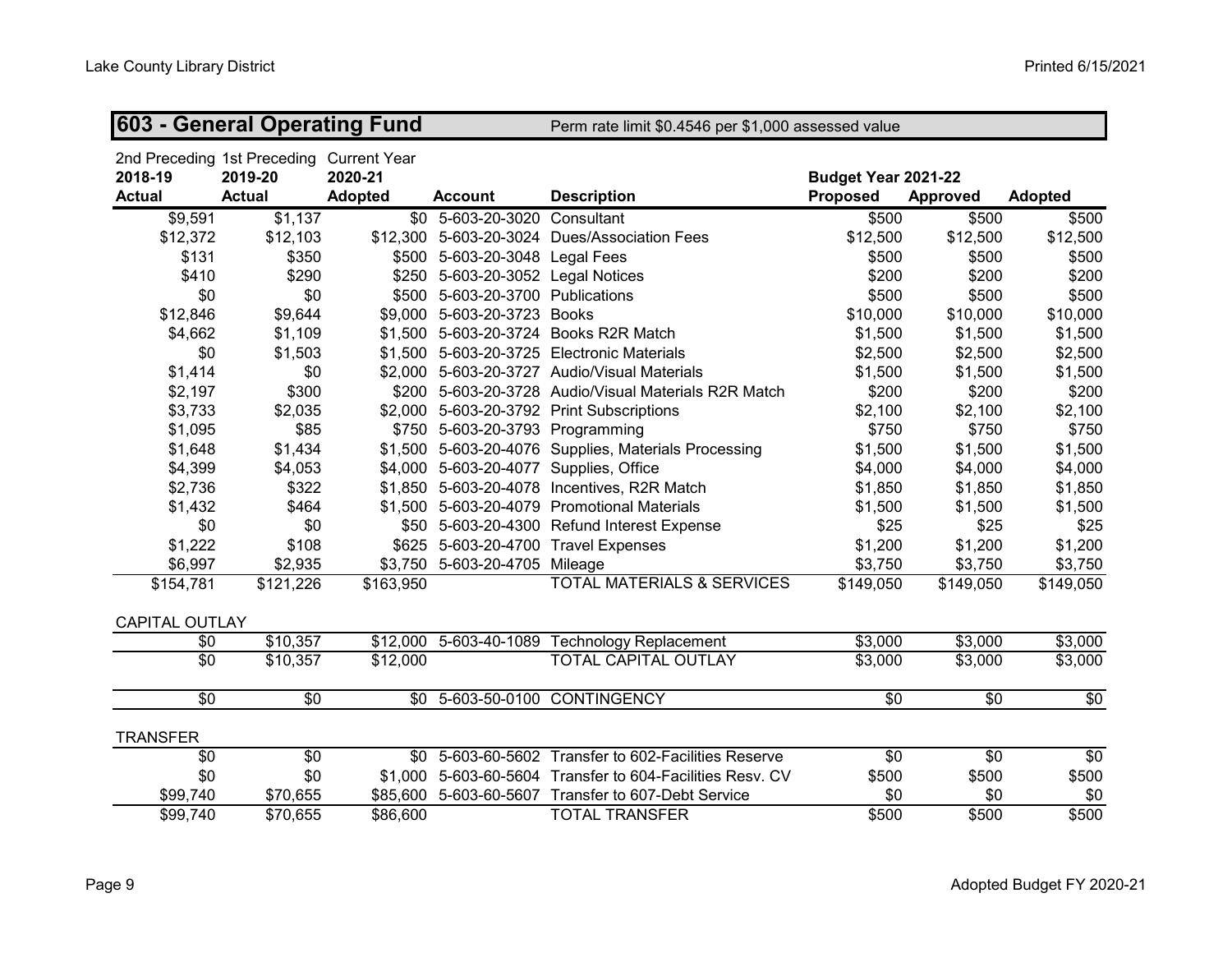| 603 - General Operating Fund |                                                         |                                                  |                    | Perm rate limit \$0.4546 per \$1,000 assessed value |                                 |                 |                |
|------------------------------|---------------------------------------------------------|--------------------------------------------------|--------------------|-----------------------------------------------------|---------------------------------|-----------------|----------------|
| 2018-19<br><b>Actual</b>     | 2nd Preceding 1st Preceding<br>2019-20<br><b>Actual</b> | <b>Current Year</b><br>2020-21<br><b>Adopted</b> | <b>Account</b>     | <b>Description</b>                                  | Budget Year 2021-22<br>Proposed | <b>Approved</b> | <b>Adopted</b> |
| <b>DEBT SERVICE</b>          |                                                         |                                                  |                    |                                                     |                                 |                 |                |
|                              | $\overline{\phantom{a}}$                                |                                                  | 5-603-70-8000      | <b>Debt Service</b>                                 | \$85,550                        | \$85,550        | \$85,550       |
| $\sqrt{6}$                   | $\sqrt{6}$                                              | \$0                                              |                    | <b>TOTAL DEBT SERVICE</b>                           | \$85,550                        | \$85,550        | \$85,550       |
| <b>RESERVE</b>               |                                                         |                                                  |                    |                                                     |                                 |                 |                |
| $\blacksquare$               | $\blacksquare$                                          |                                                  | 5-603-80-9500      | Reserve - Debt Service                              | \$62,000                        | \$62,000        | \$62,000       |
| $\sqrt{6}$                   | $\sqrt{6}$                                              | \$0                                              |                    | <b>TOTAL RESERVE</b>                                | \$62,000                        | \$62,000        | \$62,000       |
| \$0                          | \$137,343                                               | \$92,682                                         | 5-603-90-9999 UEFB |                                                     | \$148,752                       | \$148,752       | \$148,752      |
| \$238,973                    | \$237,366                                               | \$278,507                                        |                    | <b>TOTAL SALARIES</b>                               | \$297,185                       | \$297,185       | \$297,185      |
| \$154,781                    | \$121,226                                               | \$163,950                                        |                    | <b>TOTAL MATERIALS &amp; SERVICES</b>               | \$149,050                       | \$149,050       | \$149,050      |
| \$0                          | \$10,357                                                | \$12,000                                         |                    | TOTAL CAPITAL OUTLAY                                | \$3,000                         | \$3,000         | \$3,000        |
| \$0                          | \$0                                                     | \$0                                              |                    | <b>TOTAL CONTINGENCY</b>                            | \$0                             | \$0             | \$0            |
| \$99,740                     | \$70,655                                                | \$86,600                                         |                    | <b>TOTAL TRANSFER</b>                               | \$500                           | \$500           | \$500          |
| \$0                          | \$0                                                     | \$0                                              |                    | <b>TOTAL DEBT SERVICE</b>                           | \$85,550                        | \$85,550        | \$85,550       |
| \$0                          | \$0                                                     | \$0                                              |                    | <b>TOTAL RESERVE</b>                                | \$62,000                        | \$62,000        | \$62,000       |
| \$0                          | \$137,343                                               | \$92,682                                         |                    | <b>TOTAL UEFB</b>                                   | \$148,752                       | \$148,752       | \$148,752      |
| \$493,494                    | \$576,947                                               | \$633,739                                        |                    | <b>TOTAL EXPENSES</b>                               | \$746,037                       | \$746,037       | \$746,037      |